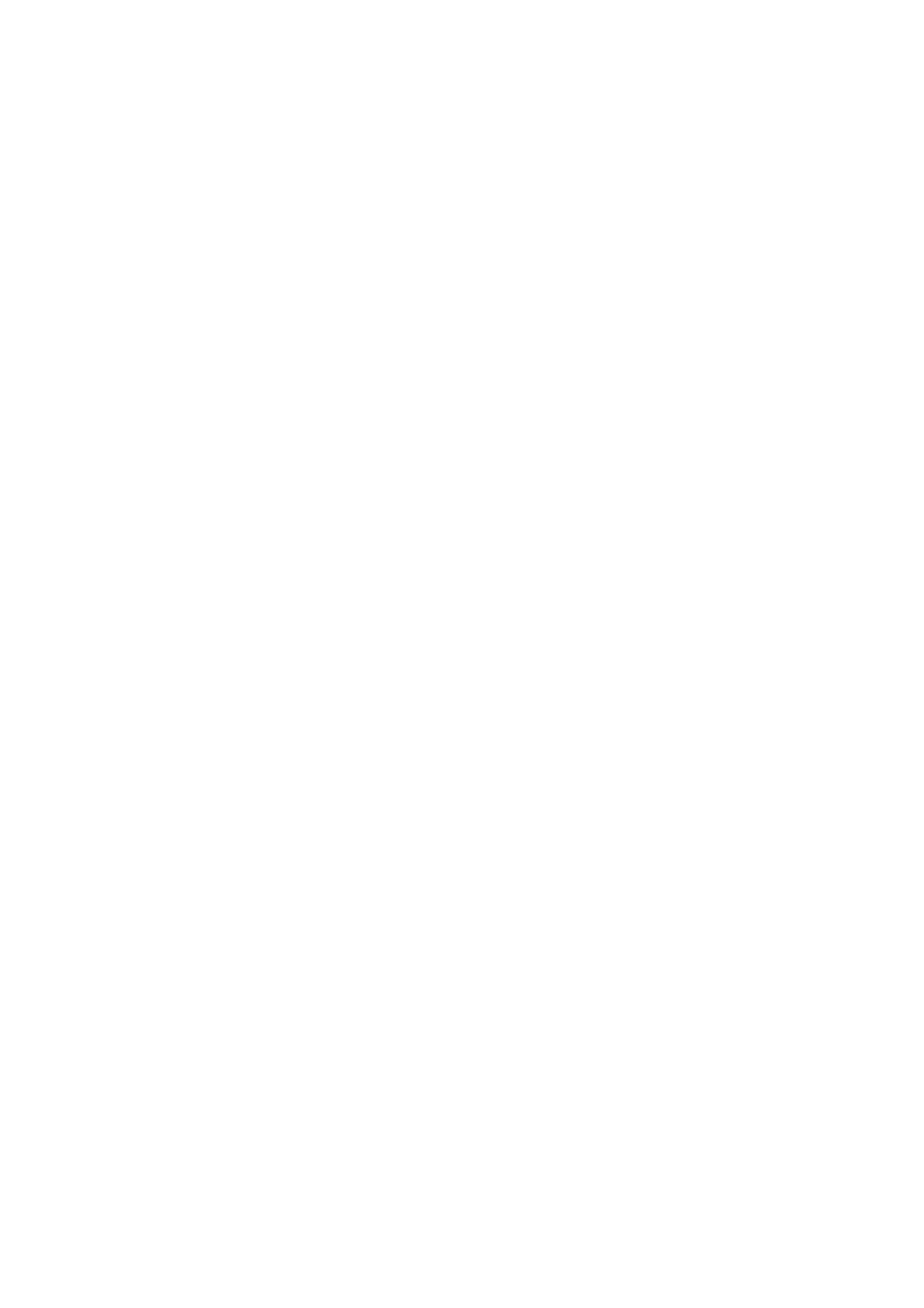## Quantics-TT Approximation of Elliptic Solution Operators in Higher Dimensions

Boris N. Khoromskij<sup>a</sup>, and Ivan V. Oseledets<sup>b</sup> <sup>a</sup>Max-Planck-Institute for Mathematics in the Sciences, Inselstr. 22-26, D-04103 Leipzig, Germany.{bokh}@mis.mpg.de  ${}^{b}\mathrm{INM\ RAS, \,Moscow, \, Russian.}$  {ivan}@bach.inm.ras.ru

#### Abstract

In the present paper, we present the numerical analysis of the Quantics-Tensor-Train (QTT) methods for numerical solution of the elliptic equations in higher dimensions. The  $\varepsilon$ -accurate solutions in the Frobenius norm can be computed with the complexity  $O(d \log^{q} \varepsilon^{-1})$ , where  $d \geq 2$  is the spatial dimension, and  $q \geq 2$  is some fixed constant. This seems to be the nearly optimal asymptotical computational cost to be expected in the d-dimensional numerical simulations.

AMS Subject Classification: 65F50, 65F30, 46B28, 47A80 Key words: High dimensions, elliptic boundary value and spectral problems, tensor approximation, quantics and tensor train formats, matrix exponential.

## 1 Introduction

The construction of efficient and robust numerical methods for elliptic boundary value and spectral problems in higher dimensions gives rise to the challenging mathematical and algorithmic problems. The effective solution of arising computational problems can be accomplished based on the modern concept of tensor-structured multilinear algebra.

In the present paper our main goal is to demonstrate by extensive numerics that, based on the so-called quantics-TT tensor formats, the asymptotical complexity  $\mathcal{O}(d \log^q \varepsilon^{-1}), q \geq 2$ can be really achieved for large dimensions d, for high accuracy  $\varepsilon > 0$ , and with the small constant in the front of  $\mathcal{O}(\cdot)$ . Another methods [3, 2, 9] can be based on the canonical decomposition [10, 4, 1]. The approximation in canonical format is known to be ill-posed and there are no robust numerical algorithms with guaranteed accuracy and cost. In threedimensional case Tucker format [6, 5] is a good alternative for the canonical representation [15, 20, 16], but it is not directly applicable to high dimensional problems (cf. [15] for the combined Tucker-canonical model).

The tensor-train  $(TT)$  decomposition [21, 18] is free from the curse of dimensionality and can be computed by standard stable algorithms of linear algebra (SVD and QR decompositions). Therefore it is very promising for high-dimensional applications. The Quantics-TT  $(TTT)$  format [14, 19] combines the idea of "virtual levels" in auxiliary higher dimensions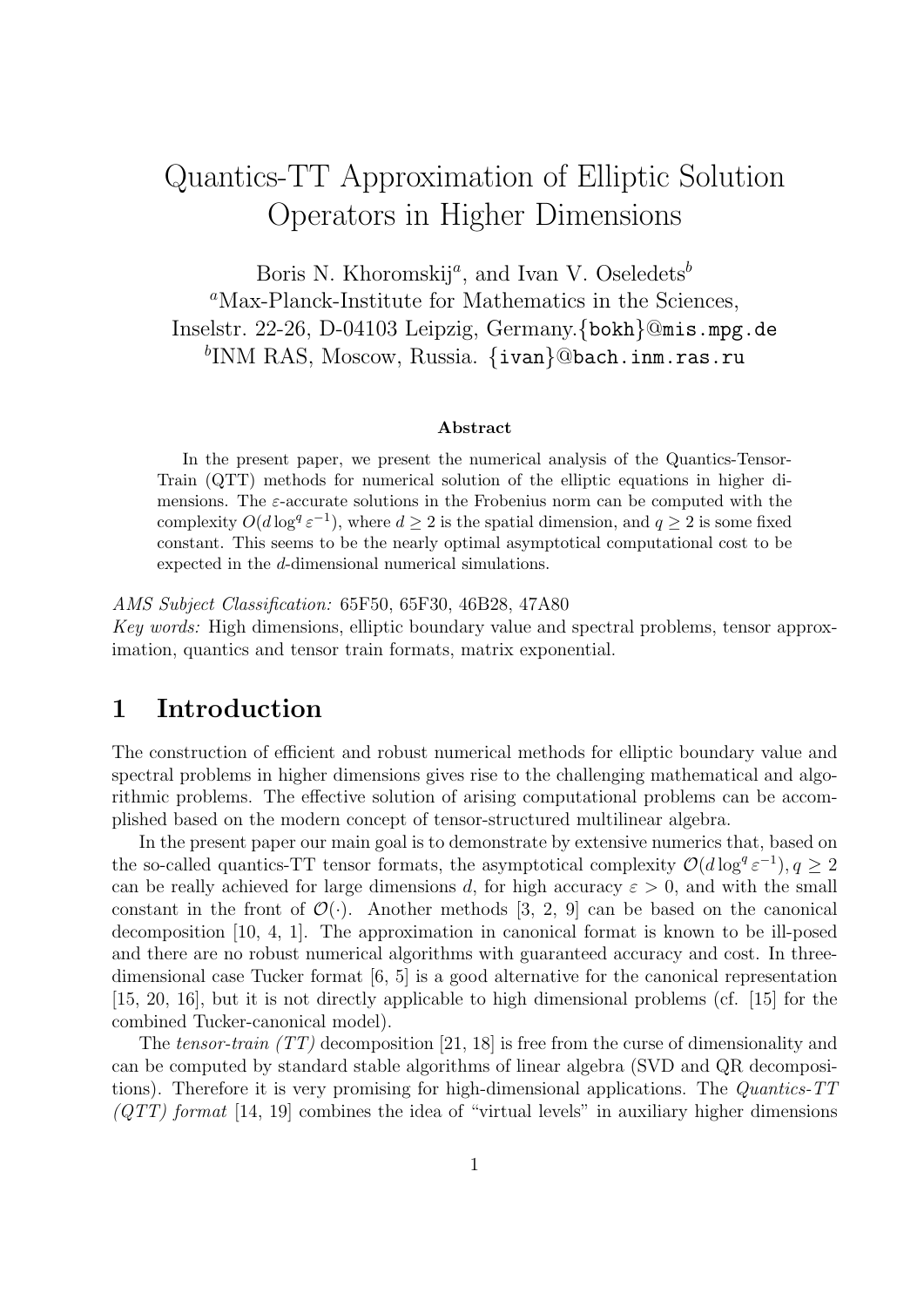with the tensor-train decomposition, and attains logarithmic complexity in the number of tensor entries. It is closely related to the approximation of functions by the sum of exponentials [11, 22], however it is much more general and the approximation has controlled error and scales linear in  $\log_2 n$ , where *n* is a number of vector entries.

In the present paper, we combine  $TT$  decomposition in  $d$  dimensions with  $QTT$  representation of "small"  $n \times n$  matrices and vectors of length n for numerical solution of the elliptic boundary value and spectral problems in higher dimensions. The  $\varepsilon$ -accurate solutions in the Frobenius norm can be computed with the complexity  $O(d \log^{q} \varepsilon^{-1})$ , where  $q \geq 2$  is some fixed constant. This result seems to be the nearly optimal in the sence asymptotical computational cost vs. accuracy, to be expected in the d-dimensional numerical simulations. The numerical algorithms are based on the idea of truncated preconditioned iteration [8, 12, 14] via the TT-approximation method [18, 21], and combined with the quantics reshaping of the arising multidimensional arrays [19, 14]. The asymptotical performance is demonstrated by numerous numerical examples.

The rest of the paper is organised as follows. Section describes the construction of QTT approximate elliptic operator inverse via truncated preconditioned iteration. The efficient implementation is essentially based on the new type of sinc-quadratures via recursive scheme proposed in §2.4. In §2.5, we discuss the representation of d-Laplacian inverse in the QTT and canonical-QTT matrix formats. Section 3 presents various numerical illustrations considering high dimensional Poisson and anisotropic Poisson equations, 3D convection-diffusion equation, as well as the 3D spectral problem for the Schrödinger equation for the hydrogen atom. The important issue is not the only featuring the linear dependence on the physical dimension, but also demonstration on the log-scaling in the grid size. The later allows really high resolution in FEM/FDM schemes. The future prospects of the QTT-based numerical methods are discussed in Section 4.

## 2 QTT approximation of elliptic operator inverse

#### 2.1 Quantics-TT representation of tensors

The solution vectors arising in d-dimensional discretisations of elliptic equations are represented by the N-d tensors in  $\mathbb{R}^{\mathcal{I}}$  that are real-valued arrays over the product index set  $\mathcal{I} = I_1 \times \ldots \times I_d$  with  $I_\ell = \{1, ..., n_\ell\}$ . For the ease of presentation we set  $N = n_\ell, \ell = 1, ..., d$ .

In this paper, our favorable rank-structured representation of  $N-d$  tensors is based on the so-called TT format [21, 18]. The rank- $(r_0, ..., r_d)$  tensor-train (TT) format is defined in the spirit of Tucker model, but with essentially reduced "connectivity" constraints. As in the case of canonical format it scales linearly in both  $d$  and  $N$ . We describe a slight generalisation of the TT-format to the case of "periodic" index chain given by the following definition [14].

**Definition 2.1** (Tensor train/chain format). Given the rank parameter  $\mathbf{r} = (r_0, ..., r_d)$ , and the respective index sets  $J_{\ell} = \{1, ..., r_{\ell}\}$  ( $\ell = 0, 1, ..., d$ ), with the periodicity constraints  $J_0 = J_d$ . The rank-r tensor chain (TC) format contains all elements V in  $\mathbb{W}_n = \mathbb{R}^{\mathcal{I}}$  that can be represented as the chain of contracted products of 3-tensors over the d-fold product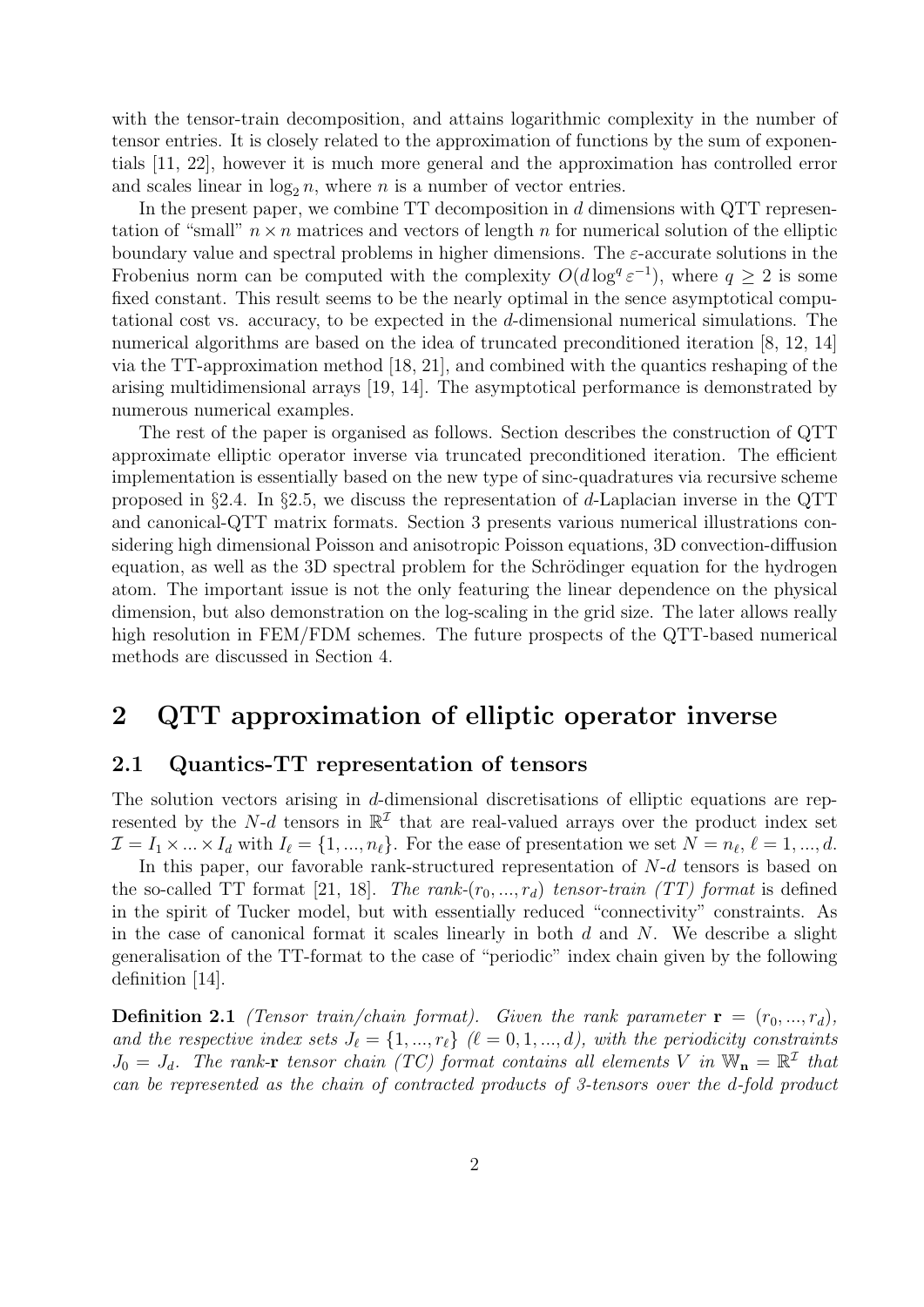index set  $J := \times_{\ell=1}^d J_\ell$ ,

$$
V = \{ \times_{\ell} \}_{\ell=1}^d G^{(\ell)} \quad \text{with given 3-tensors} \quad G^{(\ell)} \in \mathbb{R}^{J_{\ell-1} \times I_{\ell} \times J_{\ell}}. \tag{2.1}
$$

Denote this set of tensors by  $TC[\mathbf{r}, d] \equiv TC[\mathbf{r}, \mathbf{n}, d] \subset \mathbb{W}_{\mathbf{n}}$ . The parameters d,  $\mathbf{n}$  can be skept upon the context.

In the case  $J_0 = J_d = \{1\}$  (disconnected chain), this construction coincides with the original definition of TT format in [21, 18], thus implying  $TT[\mathbf{r}, d] \subset TC[\mathbf{r}, d]$ .

Quantics representation of N-d tensor with  $N = 2<sup>L</sup>$  is based on its binary reshaping (folding) to the auxiliary 2-D tensor of size  $\underbrace{2 \times 2 \times ... \times 2}_{dL}$ , leaving in higher dimensional

tensor space  $\mathbb{R}^{\{1,2\}^{\otimes D}}$  with "virtual" dimension  $D = d \log N$  (cf. [14, 19]). The advantage of such a reshaping transform,  $\mathcal{F}: \mathbb{W}_{n} \to \mathbb{R}^{\{1,2\}^{\otimes D}}$ , is the possibility for the low rank tensor structured representation in the D-dimensional quantics tensor space thus reducing dramatically the multilinear operational complexity from  $N^d$  to  $O(d \log N)$ . In particular, the exponential N-vector has quantics rank 1, hence, it can be represented by  $2 \log N$  numbers as declared in the following lemma (cf. [14]).

**Proposition 2.2** For a given  $N = 2^L$ , with  $L \in \mathbb{N}_+$ , and  $c, z \in \mathbb{C}$ , the single exponential vector  $X := \{x_n := cz^{n-1}\}_{n=1}^N \in \mathbb{C}^N$ , can be reshaped by the successive dyadic folding to the rank-1  $\underbrace{2 \times 2 \times ... \times 2}_{L}$ -tensor representation (shortly, to the rank-1, 2-L tensor),

$$
X \mapsto A = c \otimes_{p=1}^{L} \left[ \begin{array}{c} 1 \\ z^{2^{p-1}} \end{array} \right], \quad A: \{1, 2\}^{\otimes L} \to \mathbb{C}.
$$
 (2.2)

The number of representation parameters is reduced dramatically from N to  $2 \log_2 N$ .

In turn, the trigonometric N-vector has the TT-rank equals to 2.

Proposition 2.2 implies that the single exponential N-vector is exactly represented by the rank-1, 2-L tensor, hence the R-term sum of exponential vectors,  $\{x_n := \sum_{k=1}^R c_k z_k^{n-1}\}$  $\{k-1\}_{n=1}^{N}$ can be exactly reconstructed by the rank-R, 2-L tensor with the storage cost  $2R \log_2 N$ . Clearly, the similar folding strategy can be applied to matrices and N-d tensors with  $d \geq 3$ .

In the case of a general vector/matrix/tensor, the resultant  $2-dL$  folding tensor can be approximated in the low rank TT-format. We call such rank-structured tensor representation as the quantics-TT tensors or shortly, QTT-representation. The above mentioned gainful properties of exponential vectors indicate the class of functions to be well approximated in the QTT tensor format.

#### 2.2 Truncated preconditioned iteration

We consider the model discrete elliptic problem of stationary type

$$
\mathcal{L}U \equiv (\Delta_d + \mathcal{V})U = F, \quad U \in \mathbb{R}^{\mathcal{I}}, \quad \mathcal{I} = [1:n]^{\otimes d}, \tag{2.3}
$$

where  $\Delta_d$  stands for the finite difference negative Laplacian in  $\mathbb{R}^d$ , that allows the Kronecker rank-d representation,

$$
\Delta_d = A \otimes I_n \otimes \ldots \otimes I_n + I_n \otimes A \otimes I_n \ldots \otimes I_n + \ldots + I_n \otimes I_n \ldots \otimes A, \, \Delta_d \in \mathbb{R}^{\mathcal{I} \otimes \mathcal{I}},
$$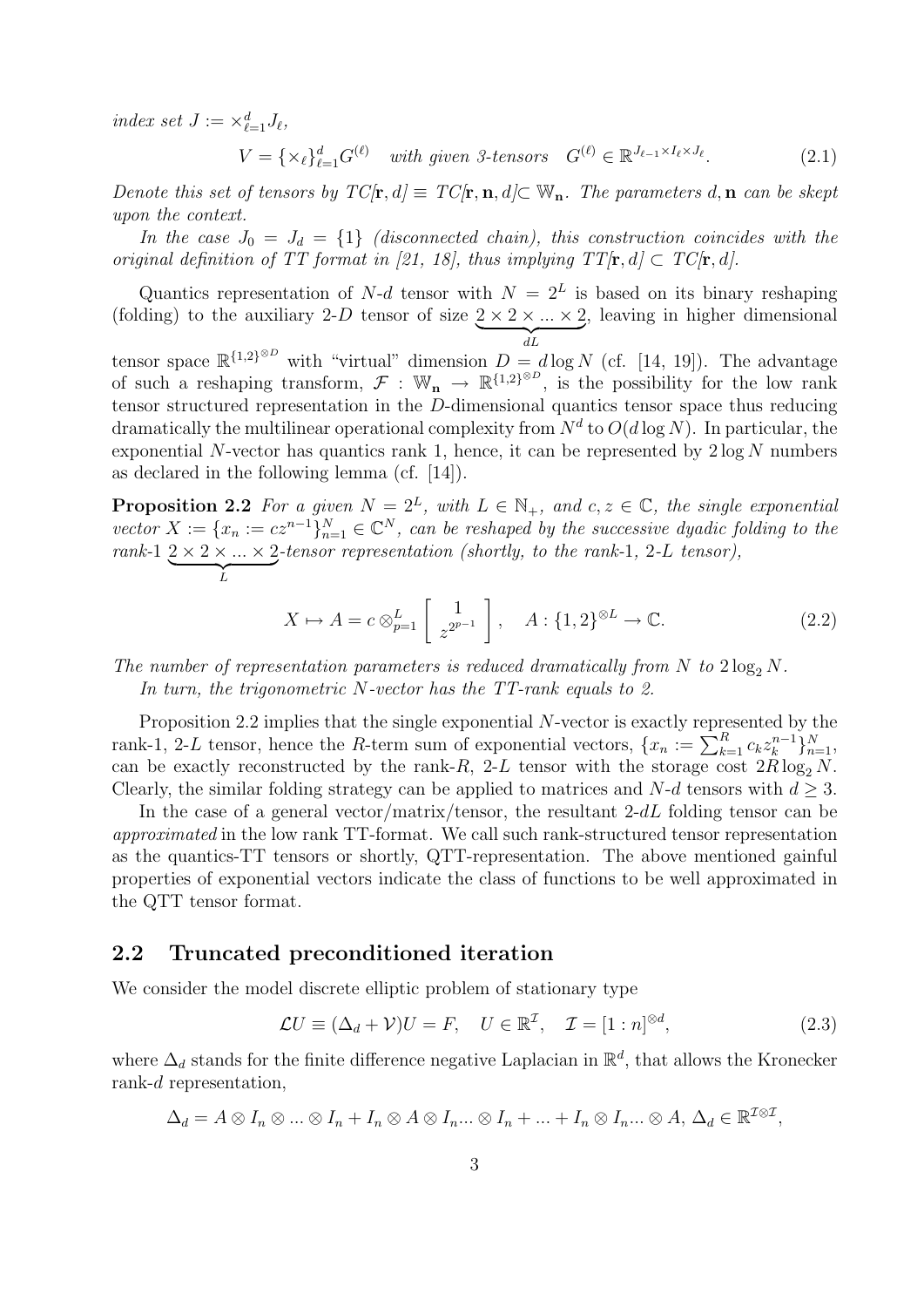with  $A = \Delta_1 = \text{tridiag}\{-1, 2, -1\} \in \mathbb{R}^{n \times n}$ , and  $I_n$  being the  $n \times n$  identity. Notice that the numerical algorithm presented applies to the general case of non-equal grid size in different dimensions.

Here the matrix  $V \in \mathbb{R}^{I \times I}$  represents certain interaction potential, say, a sum of the Newton potentials centered at different spacial points in  $\mathbb{R}^d$ . The class of quasi-linear elliptic equations corresponding to the case  $\mathcal{V} = \mathcal{V}_0 + \mathcal{V}(U)$  can be considered as well. In this case the TT-Cross approximation [21] can be applied.

Following  $[12, 14]$ , we make use of the so-called S-truncated preconditioned iteration. Specifically, we choose the manifold  $\mathcal S$  of rank structured QTT tensors, and then perform the truncated iterations over  $\mathcal S$  by projection of the current iterand onto this manifold.

For the linear system (2.3) the truncated preconditioned iteration takes the form

$$
\widetilde{U}_{m+1}=U_m-\mathcal{B}^{-1}(\mathcal{L}U_m-F),\quad U^{(m+1)}:=T_{\mathcal{S}}(\widetilde{U}^{(m+1)}),
$$

where the truncation operator  $T_S : \mathbb{R}^{\mathcal{I}} \to S$  is defined by the nonlinear approximation procedure that "projects" the respective vectors onto the manifold  $S$  by using SVD/QRbased algorithm in [18]. The initial guess is chosen as an element  $U_0 \in \mathcal{S}$ . Given the quadratue parameter  $M \in \mathbb{N}_+$ , the preconditioner  $\mathcal{B}^{-1}$  can be specified as a rank-structured approximate inverse of the d-Laplacian,  $\mathcal{B}^{-1} = \mathcal{B}_M$ , that will be represented explicitly by low TT-rank expansion [14], using the family of matrix exponentials,  $\exp(-t_k\Delta_1)$ ,  $t_k > 0$ ,

$$
\mathcal{B}_M := \sum_{k=-M}^M c_k \bigotimes_{\ell=1}^d \exp(-t_k \Delta_1), \quad t_k = e^{k\mathfrak{h}}, \quad c_k = \mathfrak{h}t_k, \quad \mathfrak{h} = \pi/\sqrt{M}.
$$
 (2.4)

In the following, to specify the explicit dependence on a sequence  $\{t_k\}$ , we call the respective representation as the  $t_k$ -quadrature. The numerical illustrations on the practical efficiency of this quadrature in higher dimensions are given in Section 3.

In the present paper, we also consider the truncated Green function iteration (cf. [13] and refrences therein) for solving the spectral problem,

$$
(\Delta_d + \mathcal{V})U = EU, \quad ||U|| = 1, \quad U \in \mathbb{R}^{\mathcal{I}}.
$$
\n
$$
(2.5)
$$

This iteration takes the form

$$
\widetilde{U}_{m+1} = (\Delta_d - E_m I)^{-1} \mathcal{V} U_m, \quad U_{m+1} := T_{\mathcal{S}}(\widetilde{U}_{m+1}), \quad U_{m+1} := \frac{U_{m+1}}{||U_{m+1}||},
$$

and  $E_{m+1}$  is recomputed at each step as a Rayleigh quotient:

$$
E_{m+1} = \langle \mathcal{L}U_{m+1}, U_{m+1} \rangle.
$$

The particular numerical illustrations are presented in Section 3 for the Schrödinger equation describing the hydrogen atom.

#### 2.3 Computation of matrix exponentials: basic schemes

There are several ways to compute the family of the matrix exponentials  $\exp(-t_k\Delta_1)$  in the QTT format. For "small" one-dimensional mode sizes  $n (n \leq 256$  on our current-state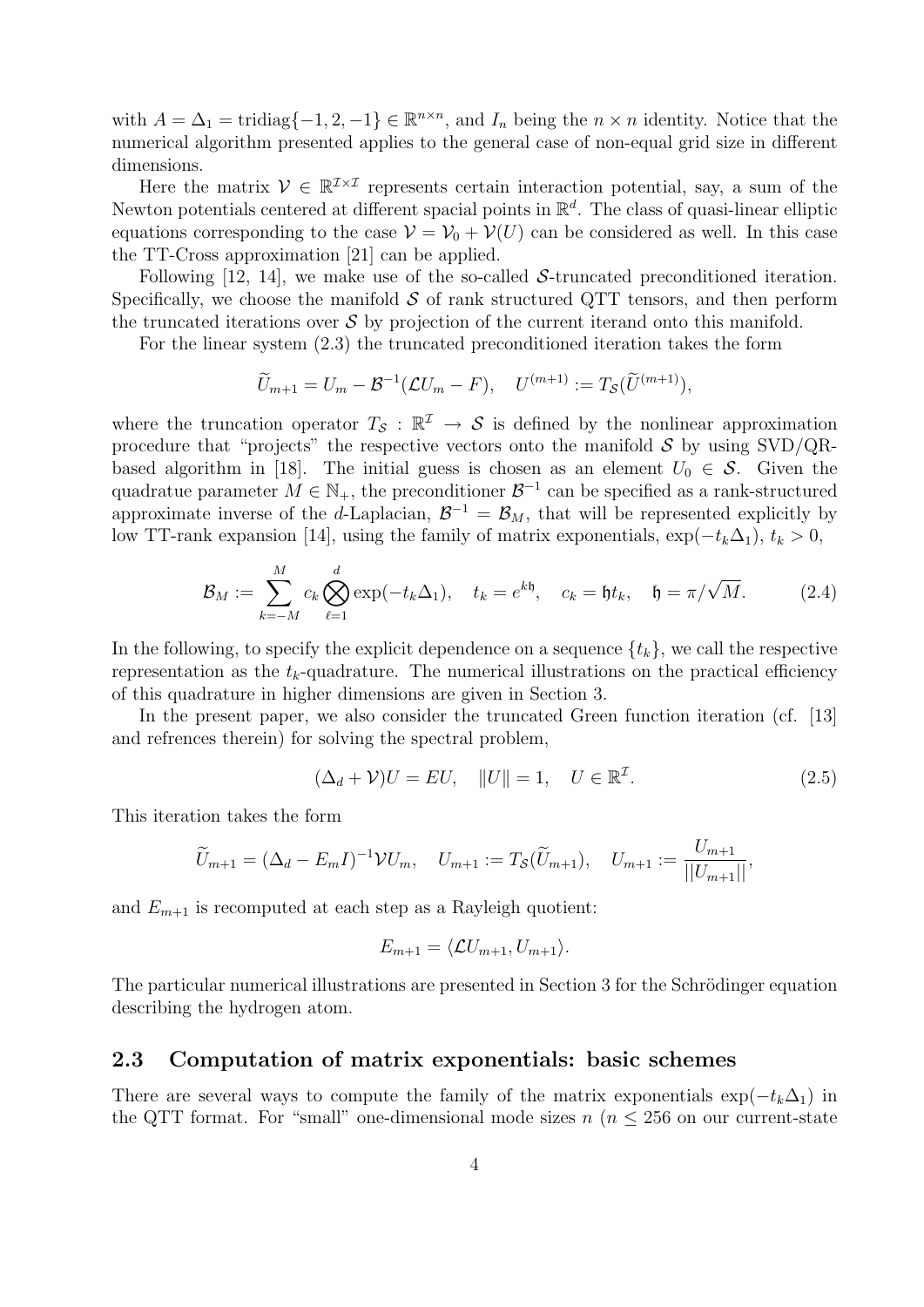computational environment) such computation can be performed fast by using standard approaches, even separately for different  $k = -M, ..., M$ . For the symmetric case, the matrix  $\Delta_1$  can be diagonalized ones and for all at  $\mathcal{O}(n^3)$  cost and then all exponents are computed cheaply (only the exponents of diagonal matrices have to be computed).

For the nonsymmetric case, as in the convection-diffusion equations, the Schur decomposition can be used to reduce the matrix in question to triangular form and compute exponent of the triangular matrix by known methods. This would yield  $\mathcal{O}(n^3)$ -algorithm which is nominally high but practically viable for moderate n. Finally, the conversion of a full  $n \times n$  matrix into QTT format takes  $\mathcal{O}(n^2)$  time, using the algorithm of [19].

For large  $n$  another approach is needed. A good idea is to use some truncated iteration for the matrix exponential. First, it is easy to convert the Laplace operator  $\Delta_1$  to the QTT format (it can be done by simple algebraic manipulations). For example, standard 3-point stencil for the second derivative gives a matrix with QTT ranks not larger than 3. For the (approximate) computation of the matrix exponential scaling-and-squaring method can be used, which is the most suitable for rank-structured format. The matrix  $B = -t_k\Delta_1$  is first scaled by  $\frac{1}{2^s}$  with  $s \approx \log_2 ||B||$ , so that

$$
\frac{1}{2^s}||B|| \le 1.
$$

Then for a scaled matrix  $C = \frac{1}{2^k}$  $\frac{1}{2^s}B$  the exponent is computed by Taylor series

$$
\exp(C) \approx \sum_{k=0}^{N} \frac{C^k}{k!},
$$

in N multiplications using a Horner rule:

$$
C_k = \frac{1}{k}C_{k+1}C + I, \ k = N - 1, N - 2, \dots, 1, 0,
$$

and  $C_N = I$ . Of coarse, all multiplications are performed in a structured format (QTT) format here) and the compression is done at each step. After  $E_N = C_0$  is computed, the final exponent is obtained by squaring:

$$
\exp(B) = \exp(C)^{2^s}
$$

in  $s \approx \log_2 ||B||$  steps. This iteration requires  $N + s$  matrix-by-matrix multiplications with compression, and if we assume that approximate ranks are bounded by  $r$  at each step, then the complexity is

$$
\mathcal{O}(r^6\log n)
$$

operations, since after multiplication of two QTT matrices with compression ranks  $r$  the result has compression ranks  $r^2$ , and recompression requires  $\mathcal{O}(r^6 \log n)$  operations. It is worth to note that the recompression step dominates over the multiplication step, since all mode sizes are equal to 4. The computation scheme for a matrix exponential of a QTT matrix is given in Algorithm 2.1.

Unfortunately, the number of outer iterations (i.e.  $s$ ) can be large. For example, for  $M = 30$ , that usually gives accuracy of order  $10^{-7}$  for the quadrature,  $t_k$  can be large (of order  $10^7$ ), and the number of additional iterations can be rather high. Thus, a special quadrature is needed.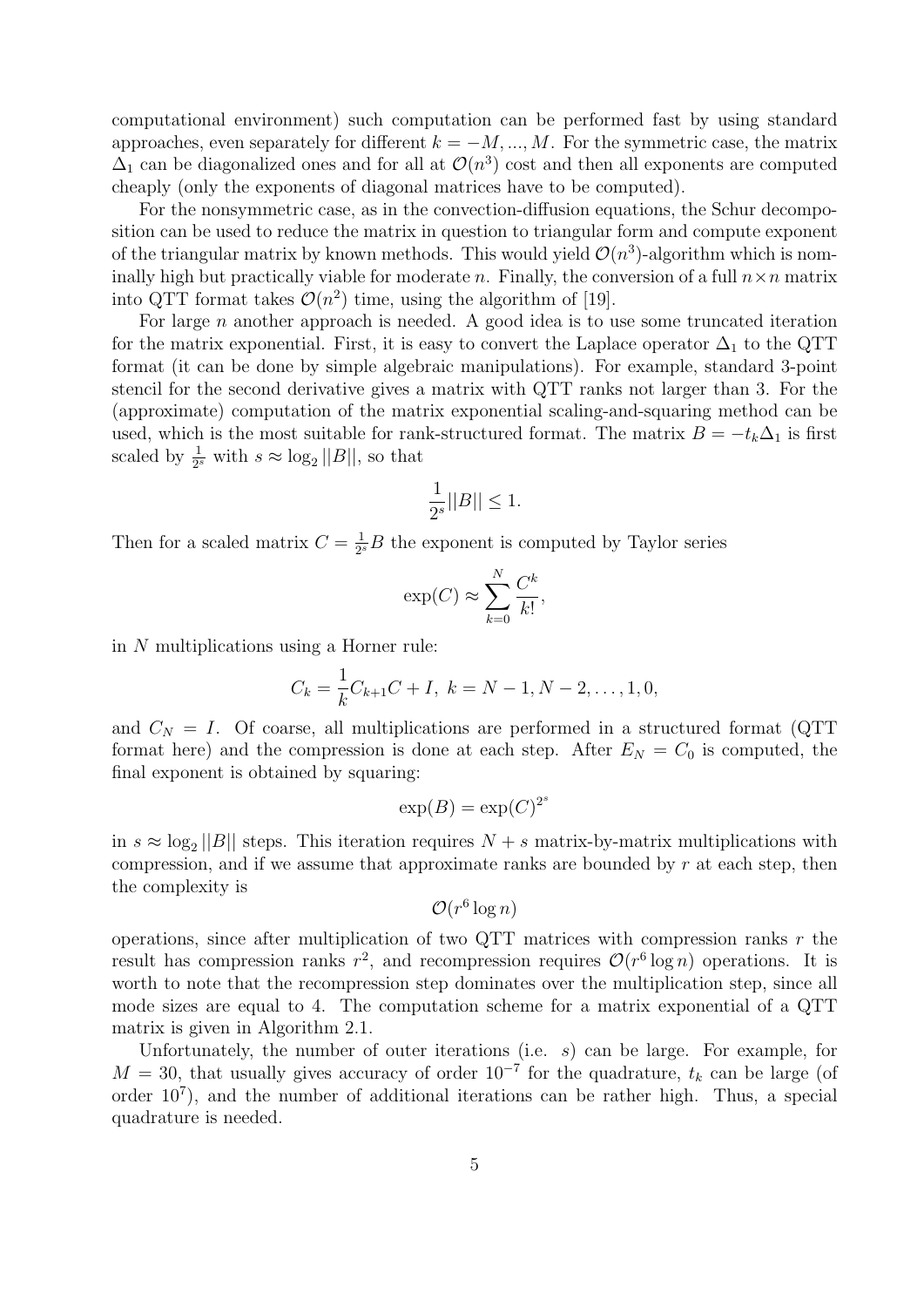Algorithm 2.1 Computation of a matrix exponential in QTT format

**Require:** Matrix A in QTT format, approximation parameter  $\varepsilon$ , parameter N (for Gorner rule).

**Ensure:**  $\Phi = \exp A$  in QTT format

1: Estimate  $||A||_2$  by structured QTT power iteration:

- 2: Scale:  $s = \lceil \log_2 B \rceil, B = \frac{1}{2^s}$  $\frac{1}{2^s}A$ .
- 3:  ${Compute exp } B$  by Horner rule:
- 4:  $C_N = I$ .

5: for  $k = N - 1$  to 1 step  $-1$  do

- 6:  $C_k = \frac{1}{k}C_{k+1}C + I$
- 7:  $C_k = \text{TT\_COMPRESS}(C_k, \varepsilon)$
- 8: end for
- 9:  ${Compute exp } A$
- 10:  $\Phi := C_0$

11: for  $k = 2$  to s do

12: 
$$
\Phi := TT\text{-COMPRESS}(\Phi^2, \varepsilon)
$$
  
13: **end for**

#### 2.4 A new quadrature via recursive scheme

Suppose we want to have a simple recursion that connects previously computed exponents  $\exp(-t_p\Delta_1)$ ,  $p < k$ , with the new one for the number k. Denote these matrices by  $\Phi_k$ ,

$$
\Phi_k = \exp(-t_k \Delta_1).
$$

The simplest possible recursion is

corresponding to

 $t_k = 2t_{k-1}.$ 

 $\Phi_k = \Phi_{k-1}^2,$ 

This is possible by choosing M such that

 $e^{\mathfrak{h}}=2,$ 

or equivalently,

$$
\mathfrak{h}=\log 2=\frac{\pi}{\sqrt{M}},
$$

therefore

$$
M = \left(\frac{\pi}{\log 2}\right)^2 \approx 20.54.
$$

Since M should be integer, so we select  $M = 21$  or  $M = 20$  and slightly modify  $\mathfrak{h}$  ( $\mathfrak{h} = \log 2$ ) to make the recursion exact. This yields a new quadrature formula with

$$
t_k = 2^k, \ c_k = 2^k \log 2, \ k = -M, \dots, M. \tag{2.6}
$$

This quadrature will be called  $2^k$ -quadrature.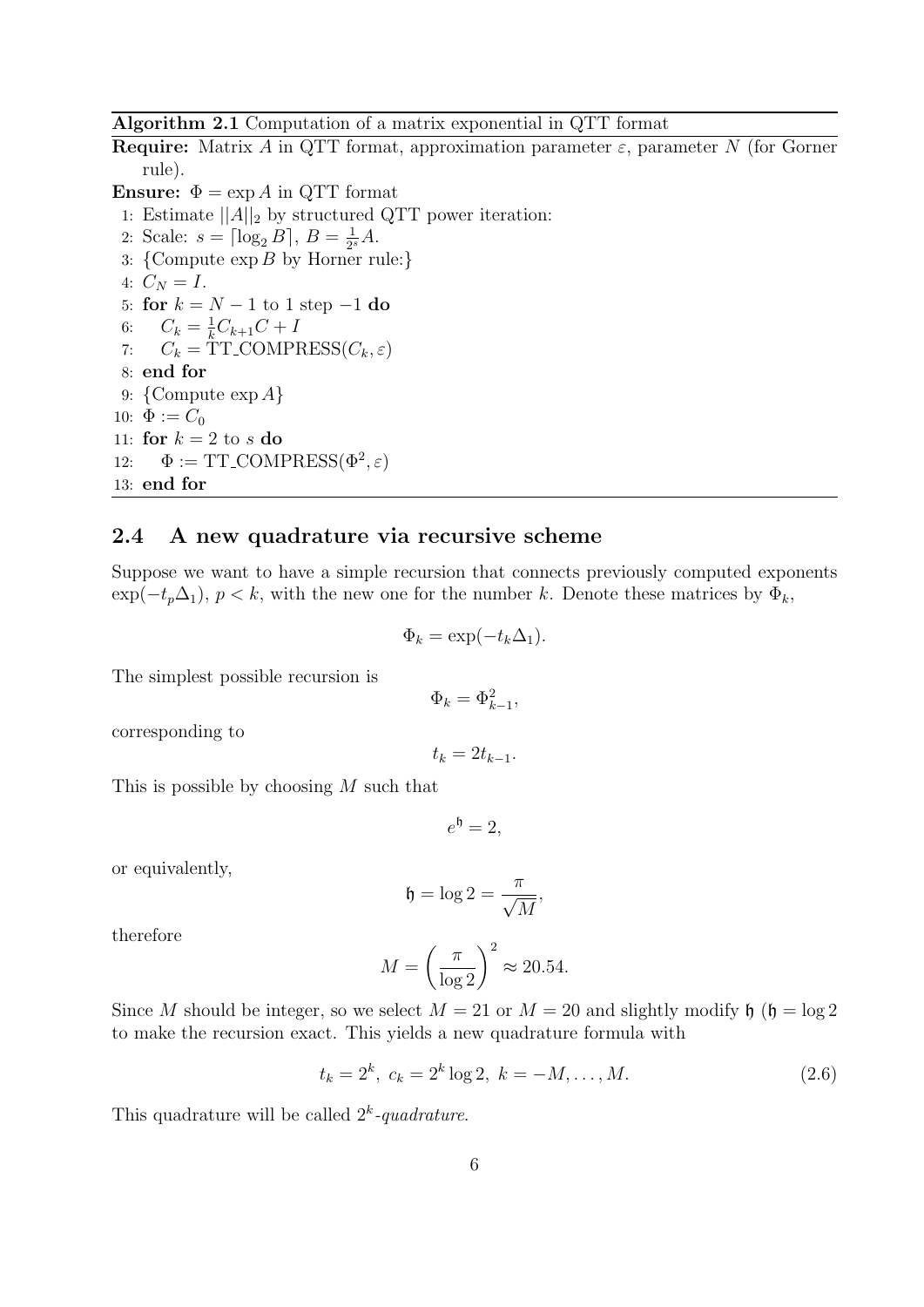The accuracy of quadrature formula (2.6) depends on the interval where it is considered (i.e. on the spectrum of  $\Delta_1$ ), but it always gives an excellent approximate inverse to serve as preconditioner (with relative accuracy not smaller than  $10^{-3}$ ). The special structure of the quadrature nodes allows the computation of all exponents fast, in  $2M + 1$  multiplications — in exact arithmetic. However, in the approximate case, the error may accumulate during the squaring (since for  $k = -M$  the exponents are close to the identity matrix), and a mixed scheme is more preferable. Up to some  $k_0$  the exponents are computed by scaling and squaring method, and after that they are just the squares of the previously computed exponents.

A similar approach can be adopted to obtain a more accurate quadrature. Another possible recurrence relation is

$$
\Phi_k = \Phi_{k-1}\Phi_{k-2},
$$

or

$$
t_k = t_{k-1} + t_{k-2}.
$$

If we denote by a the exponent  $e^{\mathfrak{h}}$ , then a should satisfy the quadratic equation

$$
a^2 - a - 1 = 0,
$$

therefore a is a golden ratio:

$$
a = \rho = \frac{1 + \sqrt{5}}{2} \approx 1.6180.
$$

The corresponding M is larger:

$$
M = \left(\frac{\pi}{\log \rho}\right)^2 \approx 42.62,
$$

so one can choose  $M = 42$  or  $M = 43$ . The corresponding quadrature weights and nodes are

$$
t_k = \rho^k, \ c_k = \rho^k \log \rho.
$$

This quadrature formula is around 1000 times more accurate than  $2<sup>k</sup>$ -quadrature. The number of quadrature points can be slightly decreased, since the norm of several first and last summands is negligible.

There are other possible recursions:

$$
\Phi_k = \Phi_{k-2}^2
$$
, i.e.  $t_k = 2t_{k-2}$ , and  $\Phi_k = \Phi_{k-2}\Phi_{k-3}$ , i.e.  $t_k = t_{k-2} + t_{k-3}$ ,

and so on, which lead to increased  $M$  and increased accuracy, yielding a whole family of "cheap" quadrature rules.

A scheme for computing the family of matrix exponentials  $\exp(-t_k\Delta_1)$  for  $2^k$ -quadrature is given in Algorithm 2.2. All other cheap quadrature formulae are implemented in the same fashion.

Remark 2.3 The number of matrix-by-matrix multiplications in Algorithm 2.2 is

$$
N(M + k_0)N + (M - k_0 - 1),
$$

and it seems that choosing  $k_0$  to be as close to  $-M$  as possible gives lower complexity. However, it may lead to considerable loss of accuracy. No theoretical estimates are available yet, but numerical experiments confirm that  $k_0 = 0$  is generally a good choice, at least for  $A = \Delta_1$ .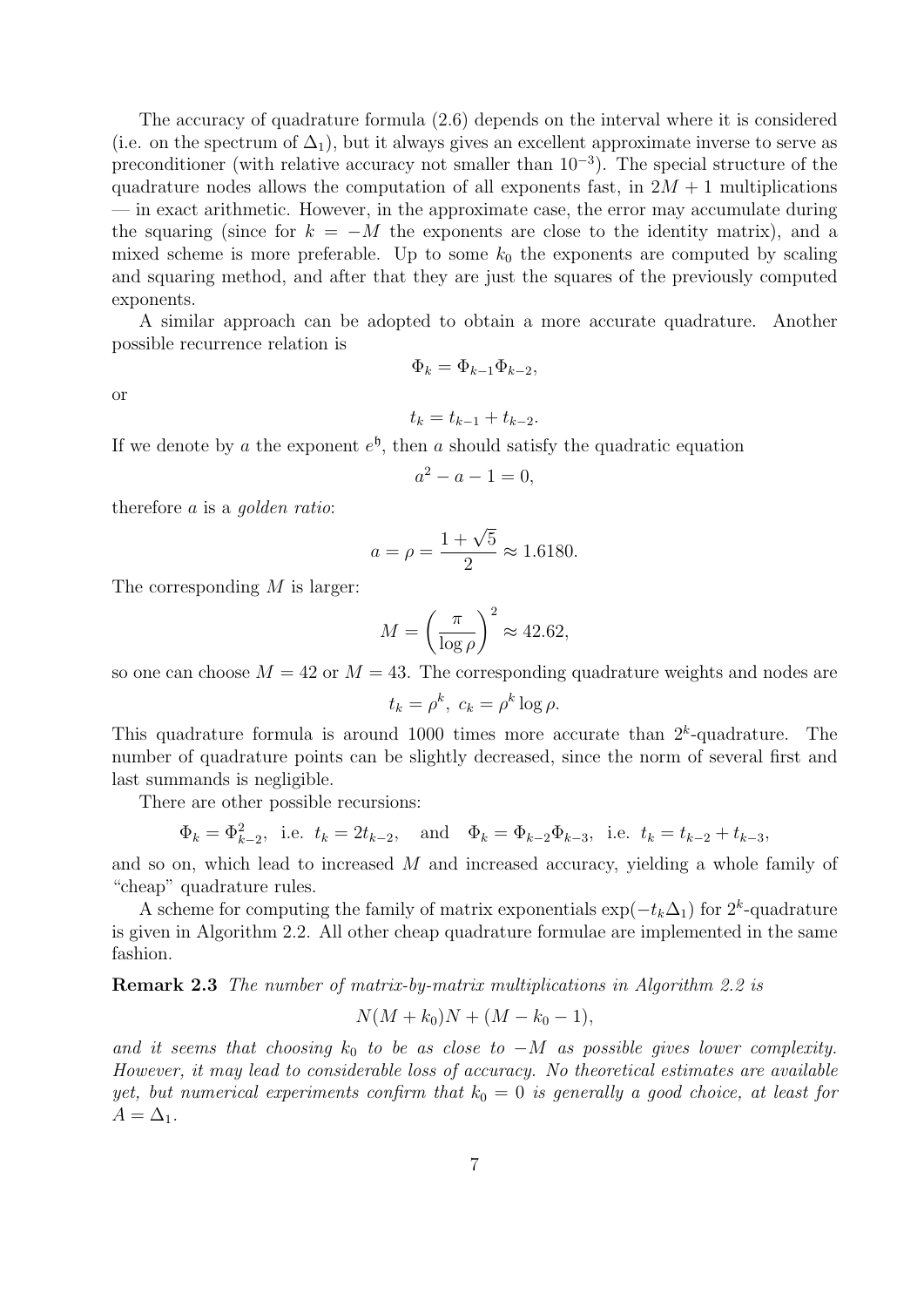Algorithm 2.2 Computations of a family of matrix exponentials for  $2<sup>k</sup>$ -quadrature

**Require:** Matrix A is in QTT format, accuracy parameter  $\varepsilon > 0$ , parameter  $-M \leq k_0 \leq M$ , number of quadrature points M

**Ensure:** Approximation to matrices  $\Phi_k = \exp(-2^k A), k = -M, ..., M$ 

- 1: for  $k = -M$  to  $k_0$  do<br>2: {Compute  $\Phi_k = \text{ex}$ ]
- 2: {Compute  $\Phi_k = \exp(-2^k A)$  using Algorithm 2.1}
- 3: end for
- 4: for  $k = k_0 + 1$  to M do
- 5:  $\Phi_k := \text{TT\_COMPRESS}(\Phi_{k-1}^2, \varepsilon)$
- 6: end for

#### 2.5 Laplacian inverse and Canonical-to-QTT conversion

As the first example of the proposed technique consider the discretization of d-dimensional Laplace operator on uniform grid with  $n = 2^D$  points in QTT format and its inverse via sinc quadrature. The simplest but interesting case (up to a scaling factor) is

$$
\triangle_1 = \text{tridiag}[1, -2, 1],
$$

which is the standard discretization of the one-dimensional Laplace operator. The compression of the representation (2.4) to QTT format is performed in two steps. Each individual exponent  $\exp(-t_k\Delta_1)$  is computed in QTT format, then each summand is computed by taking Kronecker products of "one-dimensional" exponents (this can be done simply by concatenation of corresponding cores, [19], so no work to be done). Then the new tensor is added to the current approximation, which is compressed with some accuracy parameter  $\varepsilon$ to avoid unnecessary rank growth. It is observed numerically that during this procedure the rank do not grow. This procedure is valid not only for the particular case of the inverse to the Laplacian operator, but also for the compression of arbitrary tensor in the canonical format to QTT format, so we give it here in the general setting.

The whole method is summarized in Algorithm 2.3. The computational complexity (provided that all matrix exponents are already computed in QTT format) is estimated as  $\mathcal{O}(RDr^3)$ , where r is the typical TT rank in the computations, and  $R = 2M + 1$  is the number of summands (initial canonical rank). Note that the mode size  $n = 2^D$  enters the estimate only logarithmically.

After the representation for the inverse is computed, it can be stored and applied to any QTT vector very cheap. Therefore, the first step, i.e. compression prpcedure, can be considered as a precomputation step, since usually the inversion of the Laplace operator is required many times during the iteration process. Hence, the approximate inverses can be precomputed for a range of acceptable values of  $d$  and  $n$  and stored.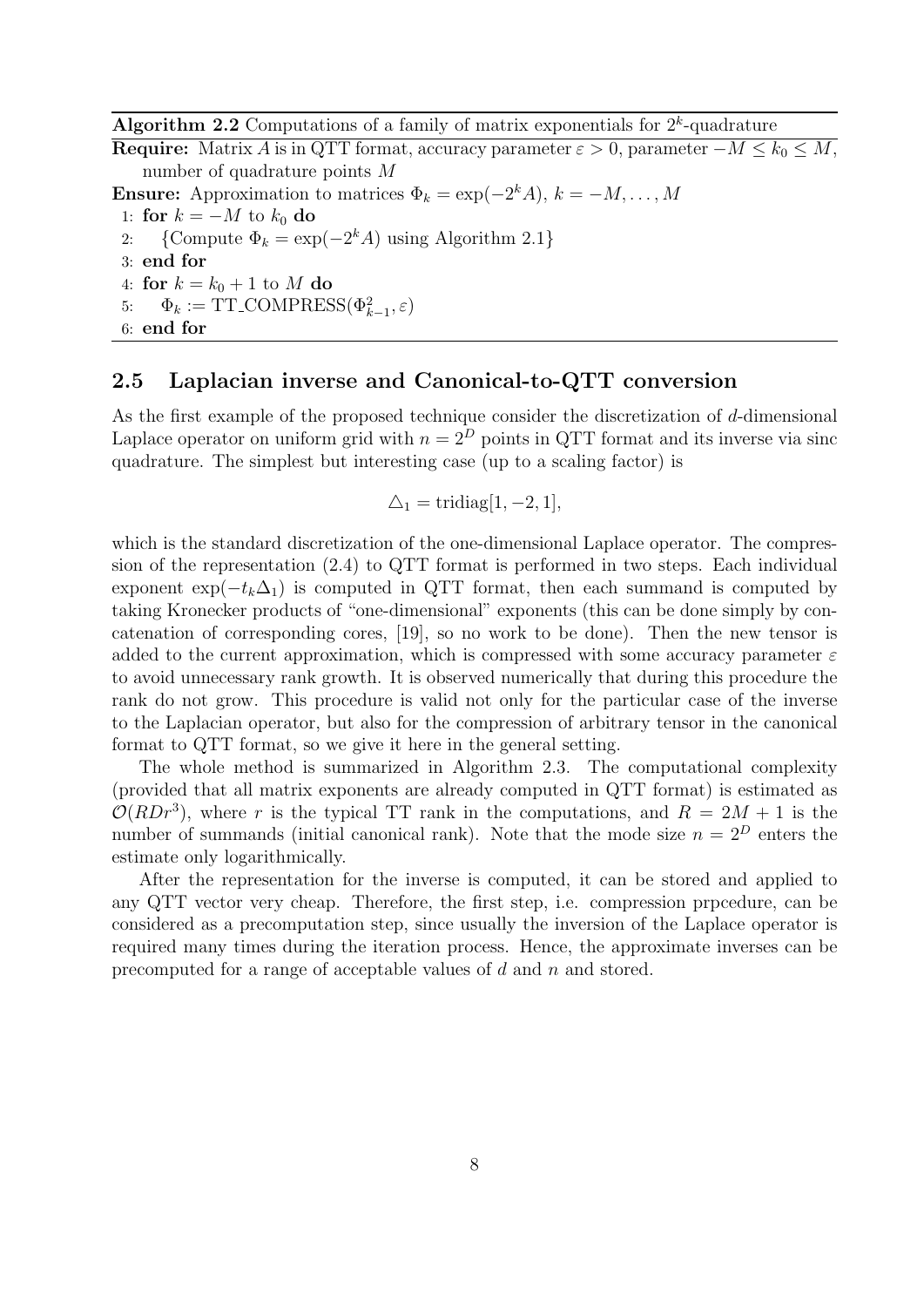Algorithm 2.3 Canonical-to-QTT compression

**Require:** d-dimensional tensor **A** in canonical format with factor matrices  $U_1, U_2, \ldots, U_d$  of sizes  $2^D \times R$ , required accuracy  $\varepsilon > 0$ .

Ensure: Approximation B in QTT format of A.

- 1: {Rank-one update QTT}
- 2: Set B to a zero TT tensor with dimension dD and mode sizes 2.
- 3: for  $k = 1$  to R do
- 4: {Compress rank-one term}<br>5: Set TT to a zero TT tenso
- Set  $TT$  to a zero  $TT$  tensor with dimension  $dD$  and mode sizes 2.
- 6: for  $i = 1$  to d do
- 7:  $V := U_i(:,k)$ , compress V to QTT with parameter  $\varepsilon$ .
- 8:  $TT := TT \times V$  (by merging the cores)<br>9: **end for**
- end for
- 10:  $\mathbf{B} := \mathbf{B} + \mathbf{T} \mathbf{T}$ , in TT format (the core sizes are doubled).
- 11:  $\mathbf{B} := \text{TT\_COMPRESS}(\mathbf{B}, \varepsilon).$

```
12: end for
```
## 3 Numerical experiments

#### 3.1 Poisson equation in high dimension

As a first example we consider approximate solution of Poisson equation. In Table 3.1 we present numerical results for  $d = 3$  and grid sizes up to  $2^{10}$ . The right-hand side is a vector of all ones. We present timings (in seconds) for the construction of matrix exponentials ("Step 1"), for the computation of the Canonical-to-QTT conversion (QTT). This can be considered as a precomputational step. The computed QTT approximate inverse can be stored. Time required for a solution of a system with a single right-hand side is also given. The quality of the solution can be measured in two ways. The simplest is the relative residue,

$$
||Ax - f||/||f||.
$$

However, in the as the order of the matrix grows, so does the condition number, and we can have a small relative error in the solution itself, but large residue. Usually, the case with known analytical solution is considered, and the  $L_2$  error is computed. However, in our case we can provide a simple and cheap error estimator for the solution:

$$
||x - \widehat{x}|| \approx ||X(Ax - f)||,
$$

where  $X$  is the computed approximate inverse.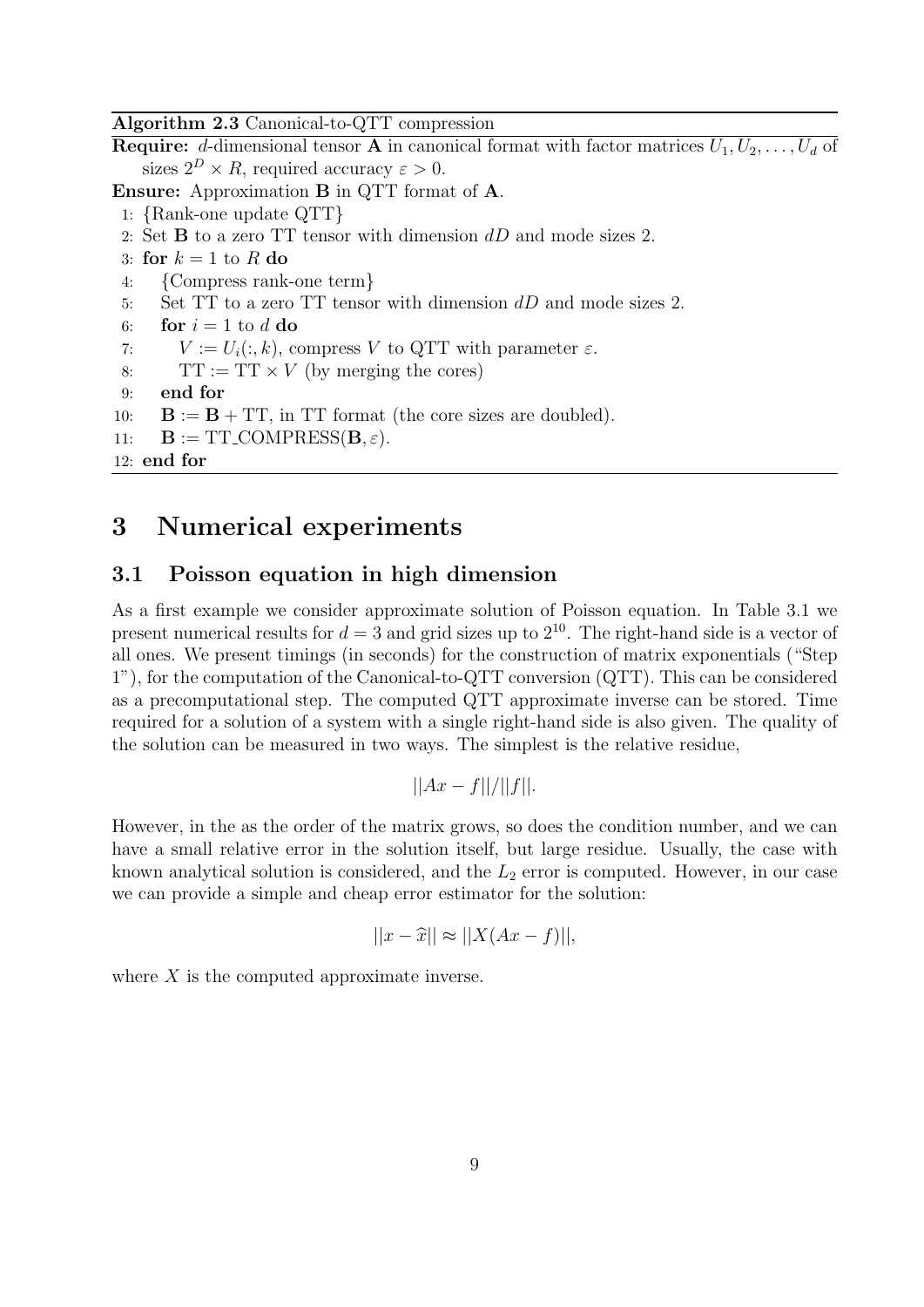| $\,n$          | Step 1 |       |      |           | Step 2 Time for sol Residue Relative $L_2$ error |
|----------------|--------|-------|------|-----------|--------------------------------------------------|
| 2 <sup>5</sup> | 2.12   | 0.46  | 0.03 | $1.5e-04$ | $7.2e-06$                                        |
| 2 <sup>6</sup> | 4.83   | 0.98  | 0.07 | $2.0e-04$ | $7.5e-06$                                        |
| $2^7$          | 7.34   | 1.66  | 0.11 | $7.4e-03$ | $6.3e-06$                                        |
| 2 <sup>8</sup> | 10.01  | 2.67  | 0.19 | $2.1e-04$ | 8.3e-06                                          |
| 2 <sup>9</sup> | 12.43  | 7.68  | 0.36 | $2.0e-04$ | $1.0e-05$                                        |
| $2^{10}$       | 18.71  | 27.89 | 0.49 | $1.7e-03$ | $1.8e-0.5$                                       |

Table 3.1: Numerics for 3D Poisson equation, using  $2^k$ -quadrature

The analogous results are presented for  $d = 10$  in Table 3.2.

| $\,n$          | Step 1 | Step 2 | Time for sol | Residue      | Relative $L_2$ error |
|----------------|--------|--------|--------------|--------------|----------------------|
| 2 <sup>5</sup> | 1.90   | 2.29   | 0.14         | $3.34e-05$   | 8.79e-06             |
| 2 <sup>6</sup> | 2.77   | 4.28   | 0.34         | 5.07e-05     | 8.23e-06             |
| $2^7$          | 4.68   | 8.56   | 0.58         | 1.18e-02     | $7.35e-05$           |
| $2^8$          | 6.94   | 12.98  | 0.78         | $4.42e-01$   | 7.81e-04             |
| $2^9$          | 9.99   | 24.12  | 1.17         | $5.97e+00$   | 1.75e-02             |
| $2^{10}$       | 13.32  | 45.37  | 1.48         | $1.0774e+00$ | $6.23e-01$           |

Table 3.2: Numerics for 10D Poisson equation, using  $2<sup>k</sup>$ -quadrature

However, when we go to larger d, then the method that uses Canonical-to-QTT compression does not work at all. It is interesting to explain why it is happening, since we have a very good approximation to the inverse matrix in Frobenius norm:

$$
||X - \hat{X}|| \le \varepsilon ||X||_F.
$$

The problem is that a good approximation of the inverse matrix in the Frobenius does not guarantee that the solution  $Xf$  is good enough. The problem is that the d-dimensional Laplace operator (and it inverse) has eigenvalues with high multiplicity. Indeed, the eigenvalues of the inverse to the d-dimensional discretization of the Laplace operator are

$$
\Lambda(k_1,k_2,\ldots,k_d)=\frac{1}{\lambda_{k_1}+\lambda_{k_2}+\ldots+\lambda_{k_d}}, \quad 1\leq k_\ell\leq n,
$$

where  $\lambda_k, k = 1, \ldots, n$  are the eigenvalues of  $\Delta_1$ . If  $k_{\ell}$  are all distinct, then the corresponding eigenvalue has multiplicity d!. For example, minimal and maximal eigenvalues have multiplicity 1. The approximation in Frobenius norm "captures" only eigenvalues of high multiplicity, for large  $d$ , whereas eigenvalues that lie closer to the border of the spectrum are not approximated. Even setting the approximation parameter  $\varepsilon$  to machine precision  $10^{-15}$  will not help, since the required resolution is of order  $\mathcal{O}(1/d!)$ . This explains the deterioration of the error for ten-dimensional equation compared to three-dimensional one. The conclusion is that approximation in Frobenius norm is not well suited for high-order matrices. However, the approximation can be applied for construction of  $O(d \log N)$ -preconditioner. Next table demonstrate the effect of preconditioning in the case of huge grids.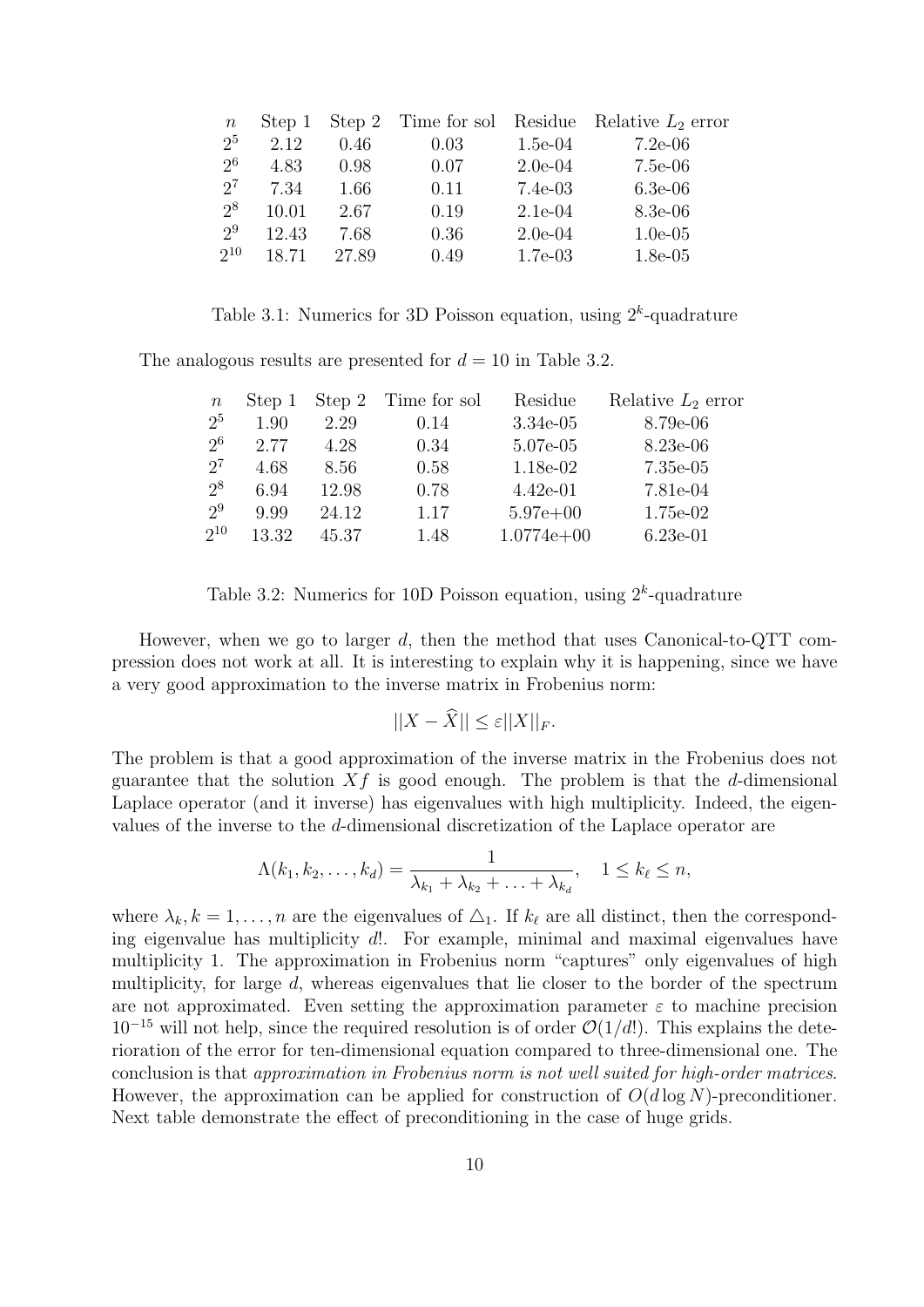| $\boldsymbol{n}$ |       |       |      |             | Step 1 Step 2 Time for sol Residue Relative $L_2$ error |
|------------------|-------|-------|------|-------------|---------------------------------------------------------|
| $2^{11}$         | 21.87 | 38.25 | 0.80 | $9.5e-03$   | $4.3e-05$                                               |
| $2^{12}$         | 28.08 | 47.30 | 0.80 | $2.5e-02$   | $1.4e-04$                                               |
| $2^{13}$         | 33.60 | 53.90 | 1.05 | $1.9e-01$   | $5.3e-04$                                               |
| $2^{14}$         | 45.15 | 60.44 | 1.21 | $5.4e-00$   | $2.1e-03$                                               |
| $2^{15}$         | 47.73 | 63.02 | 1.45 | $2.0e + 01$ | 8.3e-03                                                 |

Table 3.3: Numerics for 3D Poisson equation, using  $2^k$ -quadrature on large grids,  $n \geq 2^{11}$ .

For accurate approximation some other norm is needed. The quadrature formula gives uniform approximation of the spectrum, i.e. good approximation in the spectral norm:

$$
||\Delta_d^{-1} - B||_2 \le \varepsilon ||B||_2.
$$

Further approximation of  $B$  in Frobenius norm destroys this property, therefore an good approximation by QTT format is needed in spectral norm:

$$
C = \arg\min_{D \in \mathcal{S}} ||B - D||_2.
$$

However, we only have fast approximation procedure in the Frobenius norm, as well as some linear algebra operations, like multiplication of matrices in QTT format. Based on these ingredients, it is possible to design a heuristic iterative algorithm for best approximation in spectral norm by structured matrices [17]. It requires few matrix-by-matrix multiplications at each step and a best approximation to a certain matrix in Frobenius norm which are readily available.

However, this approach is quite expensive, and a more simple remedy is to used mixed Can-QTT (or simply CQTT) format, when we approximate each individual factor in QTT format but do not assemble the full QTT matrix. It is easy to design an algorithm for matrix and vector operations in such format, using algorithms from TT Toolbox. The results for  $d = 100$ , given in Table 3.4 confirm that no collapses occur with this mixed format. Now, as a precomputation, we have time for evaluation of matrix exponentials. As a pay off, the solution time is now slightly higher, but still it is linear in  $d$  and logarithmic in grid size  $n$ .

| $\, n$         | Precomp | Time for sol Residue |           | Relative $L_2$ error |
|----------------|---------|----------------------|-----------|----------------------|
| 2 <sup>5</sup> | 1.70    | 1.57                 | $9.1e-06$ | $8.9e-06$            |
| 2 <sup>6</sup> | 2.56    | 1.98                 | $7.8e-06$ | $7.3e-06$            |
| $2^7$          | 4.19    | 2.45                 | $7.3e-06$ | $7.1e-06$            |
| $2^8$          | 6.14    | 2.98                 | $6.6e-06$ | $7.0e-06$            |
| 2 <sup>9</sup> | 8.37    | 3.52                 | 8.7e-06   | $7.0e-06$            |
| $2^{10}$       | 10.81   | 4.02                 | $9.4e-06$ | $7.0e-06$            |

Table 3.4: Numerics for 100D Poisson equation, using  $2^k$ -quadrature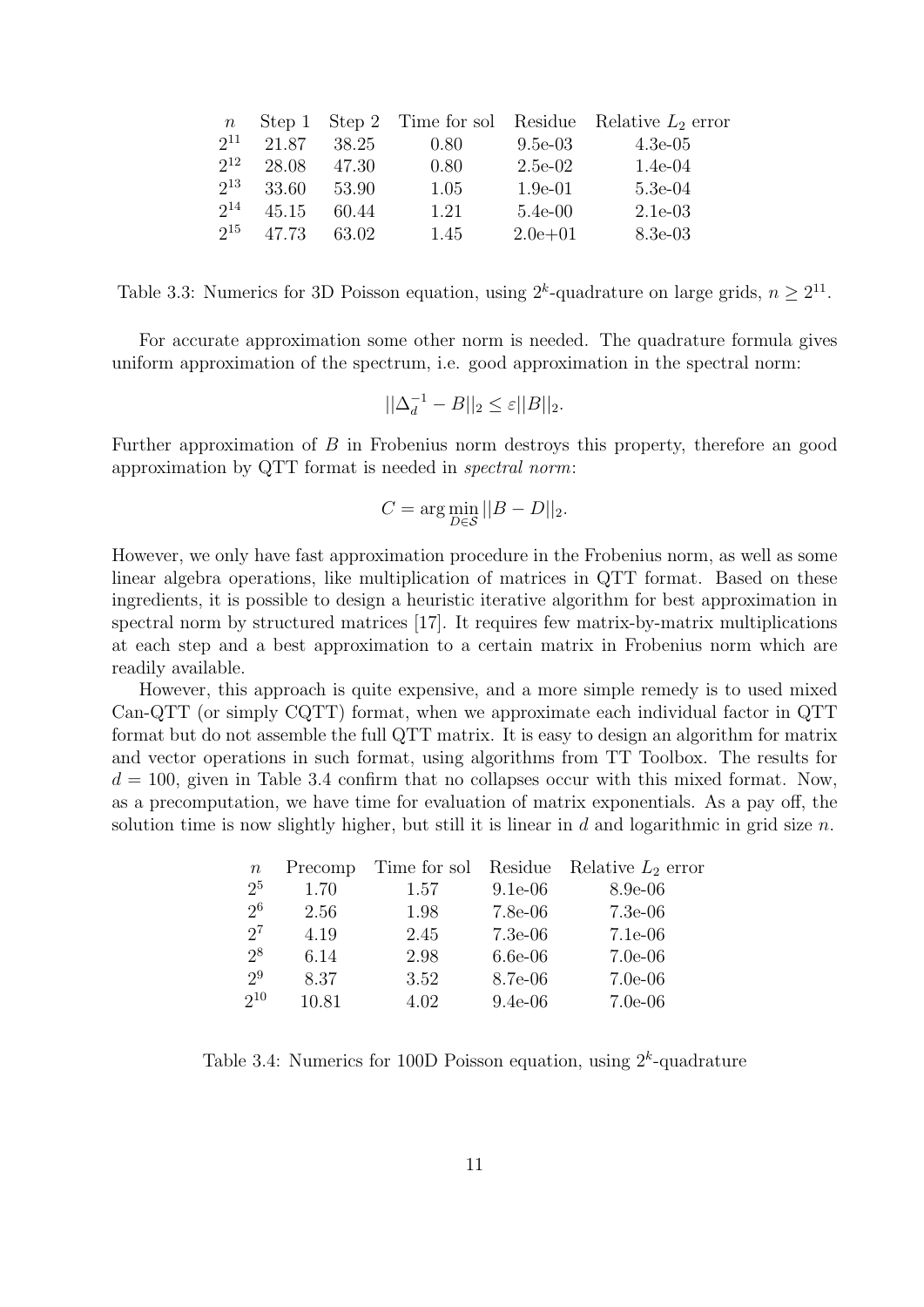#### 3.2 Anisotropic diffusion

The next numerical examples concern Poisson equation with different diffusion coefficients along each mode:

$$
\Delta_d = a_1 A \otimes I_n \otimes \ldots \otimes I_n + a_2 I_n \otimes A \otimes I_n \ldots \otimes I_n + \ldots + a_n I_n \otimes I_n \ldots \otimes A,
$$

where  $A = \Delta_1$ . The same approach is used to construct the approximate inverse, however we have to compute the following matrix exponentials:

 $\exp(-a_{\ell}t_k\Delta_1), \quad \ell=1,\ldots,d, \quad k=-M,\ldots,M,$ 

i.e. there are  $d(2M + 1)$  exponents to compute, so the precomputation step is considerably slower, but still free from the exponential dependence on d. We use mixed Can-QTT format for the computations in 3D case, however, full QTT format is faster). The results for  $d = 3$ are given in Table 3.5

| $\, n$         | Precomp |      |           | Time for sol Residue Relative $L_2$ error |
|----------------|---------|------|-----------|-------------------------------------------|
| 2 <sup>5</sup> | 16.48   | 0.07 | 8.6e-06   | $1.1e-0.5$                                |
| 2 <sup>6</sup> | 30.39   | 0.08 | 8.3e-06   | $9.5e-06$                                 |
| $2^7$          | 52.85   | 0.13 | $8.4e-06$ | $7.8e-06$                                 |
| 2 <sup>8</sup> | 74.41   | 0.15 | $8.4e-06$ | $6.3e-06$                                 |
| 2 <sup>9</sup> | 93.88   | 0.19 | $8.4e-06$ | $5.2e-06$                                 |
| $2^{10}$       | 103.80  | 0.19 | $8.4e-06$ | $4.7e-06$                                 |
|                |         |      |           |                                           |

Table 3.5: Numerics for 3D anisotropic diffusion, diffusion coefficients 1, 0.01, 0.0001

The results for  $d = 100$  are given in Table 3.6

| $\, n$         | Precomp |      |           | Time for sol Residue Relative $L_2$ error |
|----------------|---------|------|-----------|-------------------------------------------|
| 2 <sup>5</sup> | 234.54  | 1.52 | 8.1e-06   | $9.1e-06$                                 |
| 2 <sup>6</sup> | 327.47  | 1.82 | 8.1e-06   | 8.7e-06                                   |
| $2^7$          | 499.01  | 2.27 | 8.4e-06   | 8.3e-06                                   |
| 2 <sup>8</sup> | 576.82  | 2.71 | $8.3e-06$ | 8.1e-06                                   |
| 2 <sup>9</sup> | 710.18  | 2.93 | 8.4e-06   | $7.9e-06$                                 |
| $2^{10}$       | 757.36  | 3.37 | 8.4e-06   | 8.8e-06                                   |

Table 3.6: Numerics for 100D anisotropic diffusion, diffusion coefficients  $c_i = 0.5^i$ ,  $i =$  $0, \ldots, 99$ 

As we can see, the timings depend from d at most linearly, and from the grid size – logarithmically, as expected.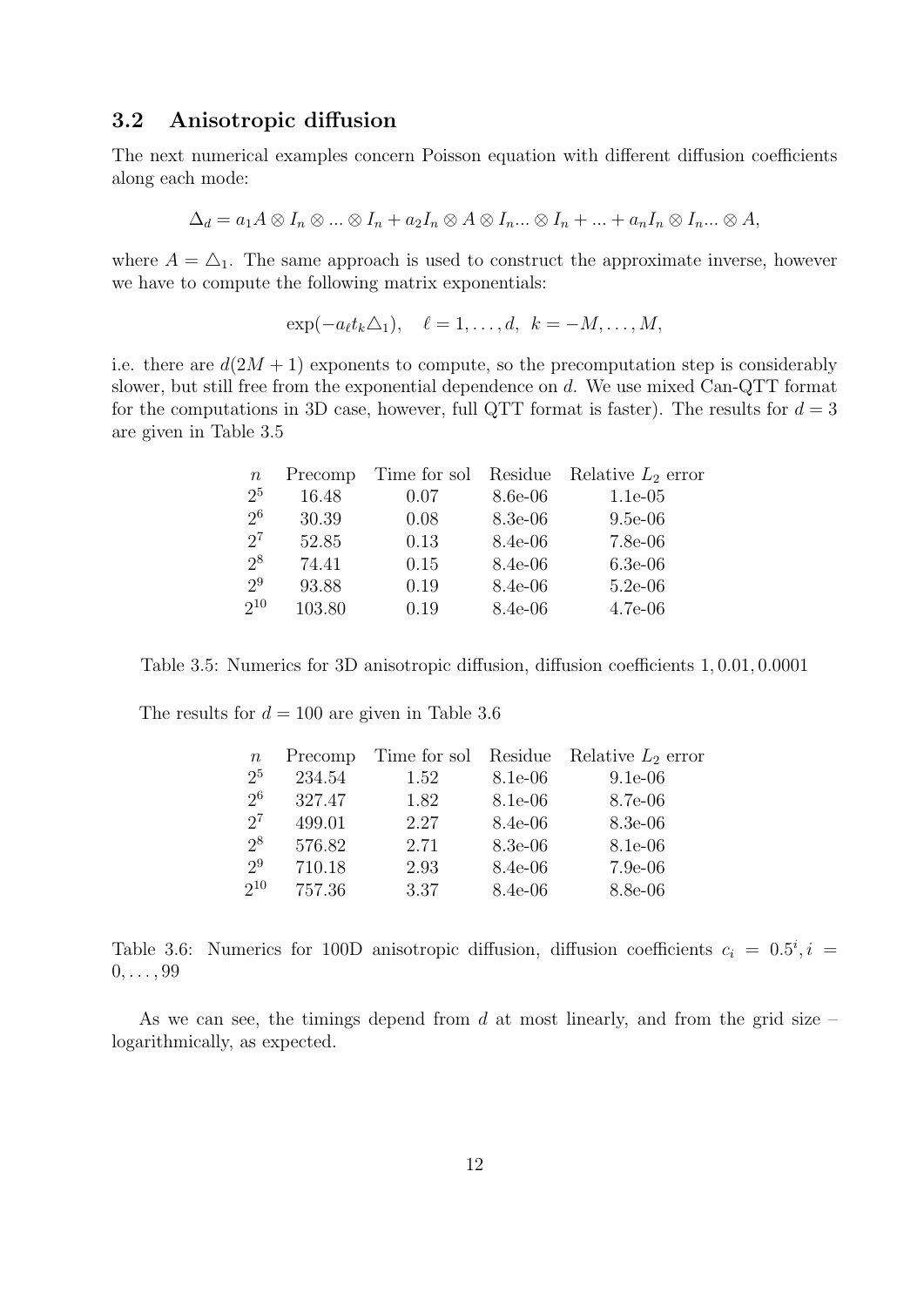#### 3.3 Convection-diffusion problem

We can also treat problems convection-diffusion problems which lead to systems with nonsymmetric matrices. As a model example, we consider the equation in form

$$
Au = f,
$$

where

$$
A = -\sum_{i=1}^{d} \frac{\partial^2}{\partial x_i^2} + \sum_{i=1}^{d} c_i \frac{\partial}{\partial x_i},
$$

with zero boundary conditions, considered on d-dimensional unit cube. The discretization with second-order Fromm's scheme [7] give rise to the matrix of form

$$
B = \sum_{i=1}^{d} B_i \equiv A_1 \otimes I_n \otimes I_n + I_n \otimes A_2 \otimes I_n + I_n \otimes I_n \otimes A_3, \tag{3.1}
$$

where each  $B_i$  acts along the *i*-th mode, and corresponding "one-dimensional" matrices  $A_i$ are of form  $\lambda$ 

$$
A_i = \frac{1}{h^2} \triangle_1 + \frac{c_i}{h} \begin{pmatrix} \frac{3}{4} & -\frac{5}{4} & \frac{1}{4} \\ \frac{1}{4} & \frac{3}{4} & -\frac{5}{4} & \frac{1}{4} \\ \vdots & \vdots & \ddots & \vdots \\ \vdots & \vdots & \ddots & \vdots \\ \vdots & \vdots & \ddots & \vdots \\ \frac{1}{4} & \frac{3}{4} & \frac{1}{4} \end{pmatrix},
$$

where  $h$  is a mesh size. The the same quadrature approach to construct the quantics-inverse is used, since  $B_i$  commute and the computation reduces to the computation of several matrix exponential from "one-dimensional matrices"  $t_k A_i$ . Each  $A_i$  is easily transformed into the QTT format, and the exponentials are computed via the Algorithm 2.2. However, since matrices  $A_i$  are non-symmetric, the quadrature performs worse, than in the case with zero convection terms. The numerical results are presented in Table 3.7. We used the same quadrature with  $M = 20$  and Can-QTT matrix format.

| $\, n$         | Precomp | Time for sol Residue |            | Relative $L_2$ error |
|----------------|---------|----------------------|------------|----------------------|
| 2 <sup>5</sup> | 7.60    | 0.07                 | 8.3e-04    | $3.0e-03$            |
| 2 <sup>6</sup> | 13.16   | 0.08                 | $3.0e-04$  | $2.8e-03$            |
| $2^7$          | 20.47   | 0.13                 | $1.1e-04$  | $2.6e-03$            |
| 2 <sup>8</sup> | 27.62   | 0.15                 | $4.2e-04$  | $2.5e-03$            |
| 2 <sup>9</sup> | 32.55   | 0.16                 | $1.7e-0.5$ | $2.3e-03$            |
| $2^{10}$       | 35.90   | 0.20                 | $9.9e-06$  | $2.2e-03$            |
|                |         |                      |            |                      |

Table 3.7: Numerics for 3D convection-diffusion problem, convection coefficients  $c_1 = c_2$  =  $c_3 = 10$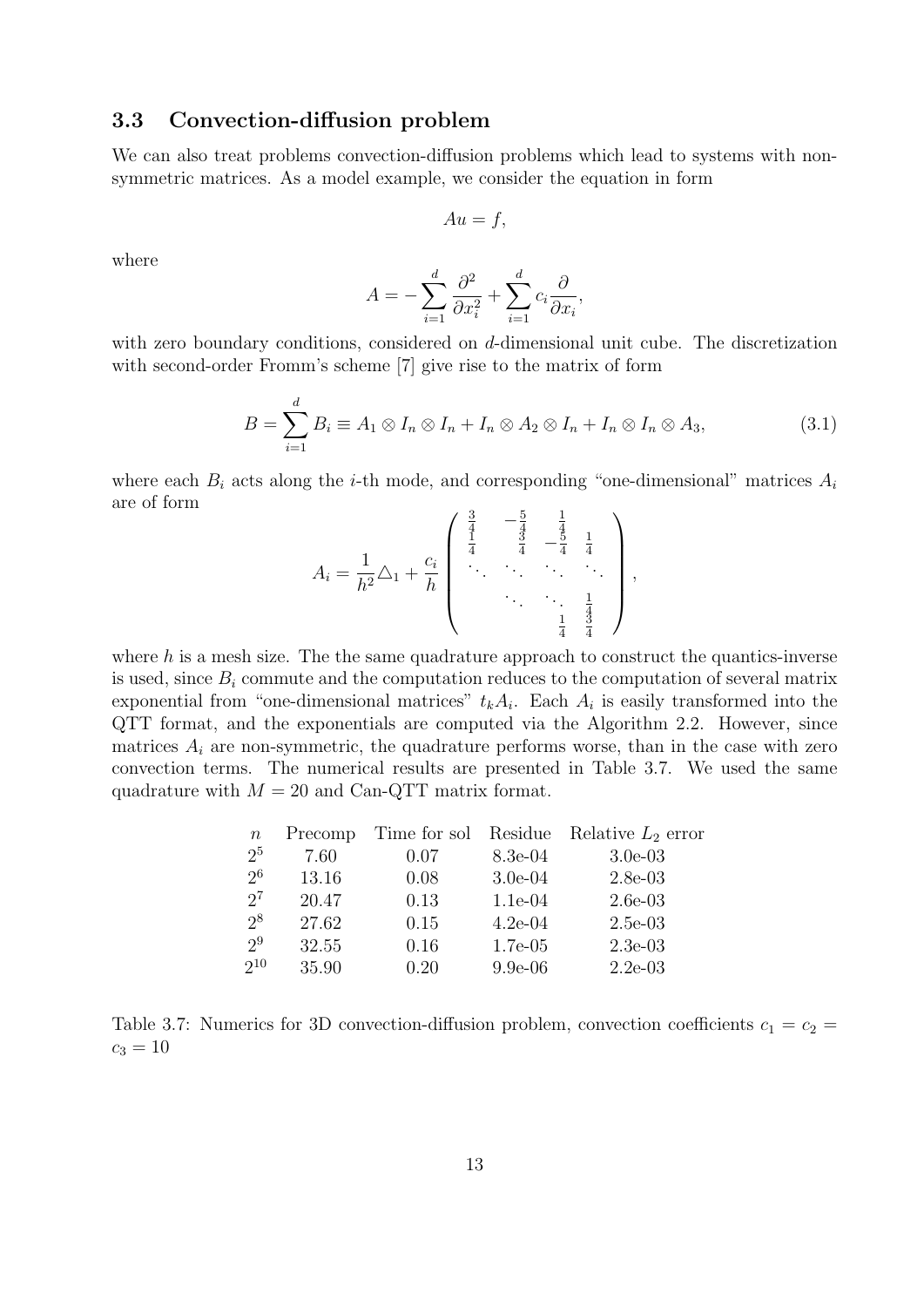#### 3.4 Schrödinger equation for the hydrogen atom

Another example is the Schrödinger equation for the hydrogen atom. It has form

$$
(-\frac{1}{2}\Delta + V(r))\psi = E\psi, \quad \psi \in H_0^1(\mathbb{R}^3),
$$

where  $V(r) = \frac{1}{r}$ , with r being the Euclidean distance in  $\mathbb{R}^3$ , and the eigenfunction related to minimal eigenvalue is sought. The solution is known:  $E = \frac{1}{2}$  $\frac{1}{2}$  and  $\psi = Ce^{-r}$ , so the accuracy can be controled. First, the infinite region is restricted to some cube  $[-20, 20]^3$ , and a tensor uniform grid is introduced. To avoid singularity at 0, the grid is shifted by half of the step size. The discretization of the Laplacian operator is given by  $\Delta_3$  with zero boundary conditions (since the exponential decay of the solution). The potential  $V(r)$  is discretised by collocation scheme leading to the diagonal matrix V consisting of the values of the function  $\frac{1}{r}$  at grid points. For this example the iterative recompression procedure is required, since the matrix is only approximately separable.

We apply Green iterations to compute the approximate eigenvalue:

$$
\psi_{k+1} = \left(\frac{1}{2}\Delta_3 - \widehat{E}I\right)^{-1}V\psi_k, \quad \psi_{k+1} := T_{\mathcal{S}}(\psi_{k+1}), \quad \psi_{k+1} := \frac{\psi_{k+1}}{||\psi_{k+1}||},
$$

and  $\widehat{E}$  is recomputed at each step as a Rayleigh quotient:

$$
E=(\mathcal{L}\psi_{k+1},\psi_{k+1}).
$$

For simplicity we take  $E$  as an exact eigenvalue, and compute the inverse to the shifted Laplacian by the same  $2^k$ -quadrature.

Note, that the shift  $E$  here improves the conditioning of the matrix and the quality of the approximation to the inverse.

Also the potential  $V(r)$  is cast into the TT format by applying a suitable quadrature rule for the representation

$$
\frac{1}{r} = \frac{2}{\sqrt{\pi}} \int_0^\infty e^{-t^2 r^2} dt.
$$

The results of numerical experiments are given in Table 3.8. The QTT representation for  $\psi$  is truncated at accuracy  $\varepsilon = 10^{-10}$  at each iteration. The time for one iteration is now higher than in other examples, since the QTT ranks of involved vectors are considerably larger. We still observe logarithmic scaling in  $n$ .

| $\,n$ | Time for 1 iteration Iter Eigenvalue error |          |           |
|-------|--------------------------------------------|----------|-----------|
| $2^7$ | 8.5                                        | x        | $6.1e-03$ |
| $2^8$ | 13                                         | $\times$ | $1.5e-03$ |
| $2^9$ | 18                                         | x        | $4.0e-04$ |
| 210   | 25                                         | ×        | $1.0e-04$ |

Table 3.8: Schrödinger equation for hydrogen atom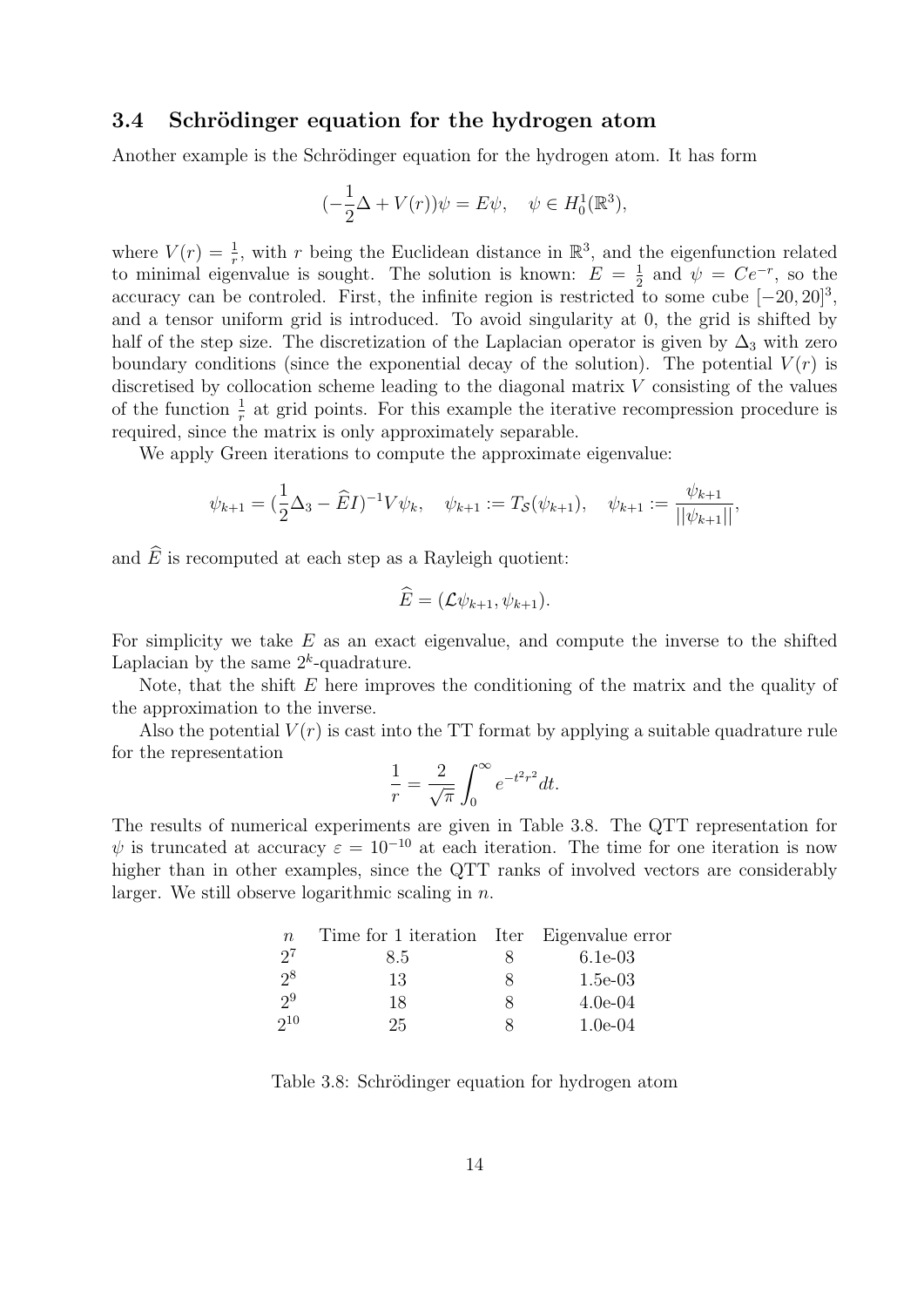### 4 Conclusions and future work

In this paper, we showed by numerical experiments that QTT format can be applied to different high-dimensional problems discretized on tensor grids with  $n^d$  elements (*n* up to  $2^{10}$ , d up to 100). For fixed accuracy  $\varepsilon > 0$ , it provides almost optimal complexity  $\mathcal{O}(d \log^{\alpha} \varepsilon^{-1})$ with small computational times even for large d and prototype MATLAB implementation.

The proposed approach is applicable for various large scale problems, not only in high dimensions but also for small "physical" dimension (1, 2, 3), but enormous grid size (up to  $n = 2^{15}$ ). The method is very promising for different applications including anisotropic and convection-diffusion elliptic equations, the Stokes and Navier-Stokes problems, stochastic PDEs and equations of density functional theory, yielding a log-linear complexity for all of them. This is a subject of future works.

## References

- [1] B. BADER AND T. KOLDA, *Tensor decompositions and applications*, SIAM Review, 51 (2009). to appear.
- [2] G. Beylkin and M. Mohlenkamp, Algorithms for numerical analysis in high dimensions, SIAM Journal on Scientific Computing, 26 (2005), pp. 2133–2159.
- [3] G. BEYLKIN AND M. J. MOHLENKAMP, Numerical operator calculus in higher dimensions, Proc. Nat. Acad. Sci. USA, 99 (2002), pp. 10246–10251.
- [4] P. COMON AND B. MOURRAIN, *Decomposition of quantics in sums of powers of linear* forms, Signal Processing, 53 (1996), pp. 93–107.
- [5] L. de Lathauwer, B. de Moor, and J. Vandewalle, A multilinear singular value decomposition, SIAM J. Matrix Anal. Appl., 21 (2000), pp. 1253–1278.
- [6]  $\ldots$ , On best rank-1 and rank- $(R_1, R_2, \ldots, R_N)$  approximation of high-order tensors, SIAM J. Matrix Anal. Appl., 21 (2000), pp. 1324–1342.
- [7] J. Fromm, A method for reducing dispersion in convective difference schemes(Difference schemes implementation through fractional time step and phase error methods reduce dispersion), Journal of Computational Physics, 3 (1968), pp. 176–189.
- [8] W. Hackbusch, B. N. Khoromskij, S. A. Sauter, and E. E. Tyrtyshnikov, Use of Tensor Formats in Elliptic Eigenvalue Problems, Preprint 78, MIS MPI, Leipzig, 2008.
- [9] W. Hackbush, B. N. Khoromskij, and E. E. Tyrtyshnikov, Hierarchical Kronecker tensor-product approximations, J. Numer. Math., 13 (2005), pp. 119–156.
- [10] F. L. Hitchcock, The expression of a tensor or a polyadic as a sum of products, J. Math. Phys, 6 (1927), pp. 164–189.